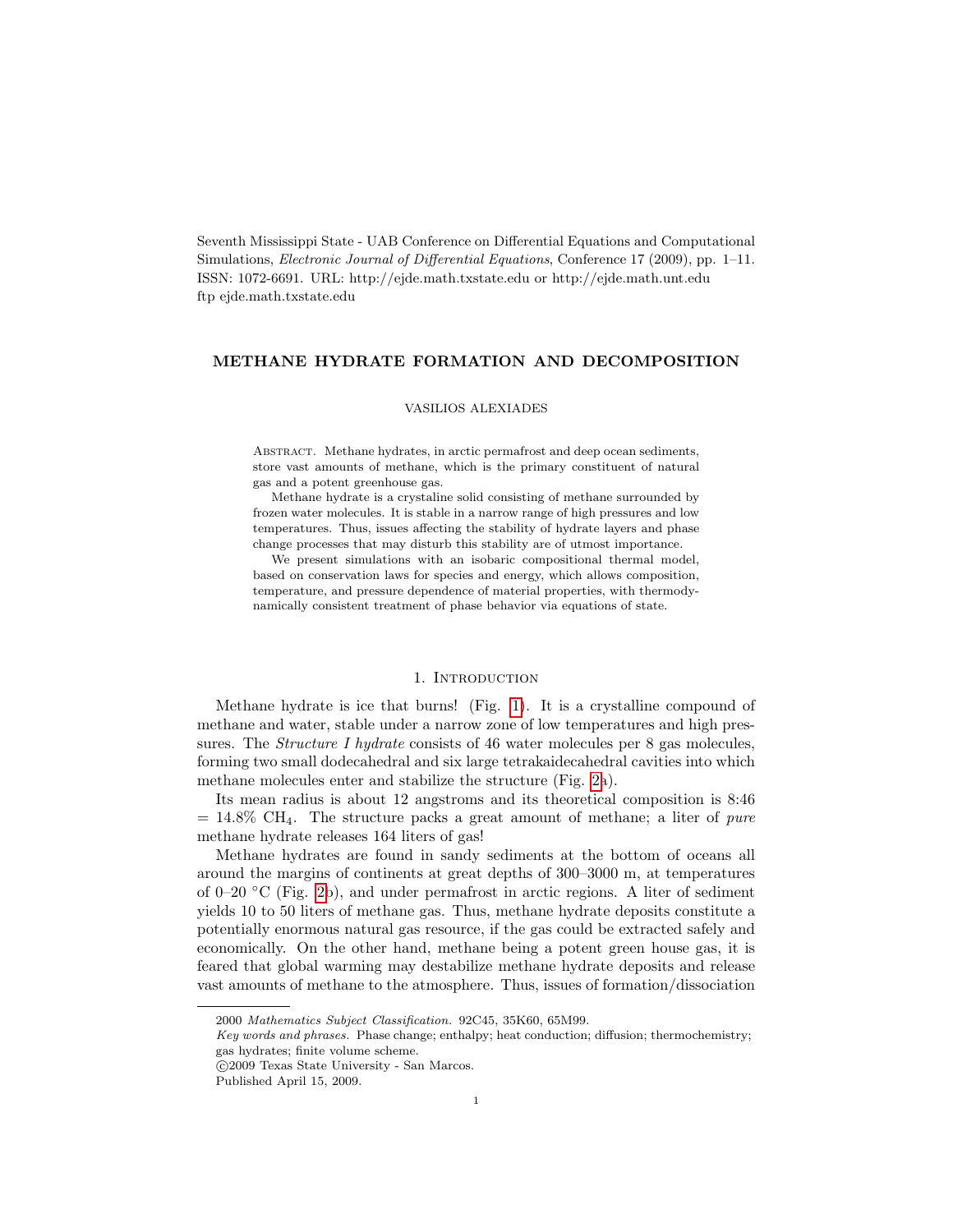

Figure 1. Ice that burns!

<span id="page-1-0"></span>and (thermodynamic) stability of hydrates are of utmost concern and need to be studied via experiments and modeling.

Primary references on gas hydrates are the books by Makogon [\[2\]](#page-10-0) and by Sloan [\[4\]](#page-10-1), while the research literature is expanding rapidly, see e.g. [\[6\]](#page-10-2). The current state of hydrate research efforts in the USA can be found in [\[3\]](#page-10-3).



<span id="page-1-1"></span>FIGURE 2. Methane hydrate crystaline structure (left), and temperature-depth stability region (right). From [\[7\]](#page-10-4).

As a first step in understanding such issues, we present a mathematical model of hydrate formation/decomposition under constant pressure (isobaric) that incorporates compositional and thermal effects, consistent with the thermochemistry of phases as dictated by the composition - temperature phase diagram of the water– methane binary system  $(H_2O)_{1-x}(CH_4)_x$ , with x the mole fraction of methane.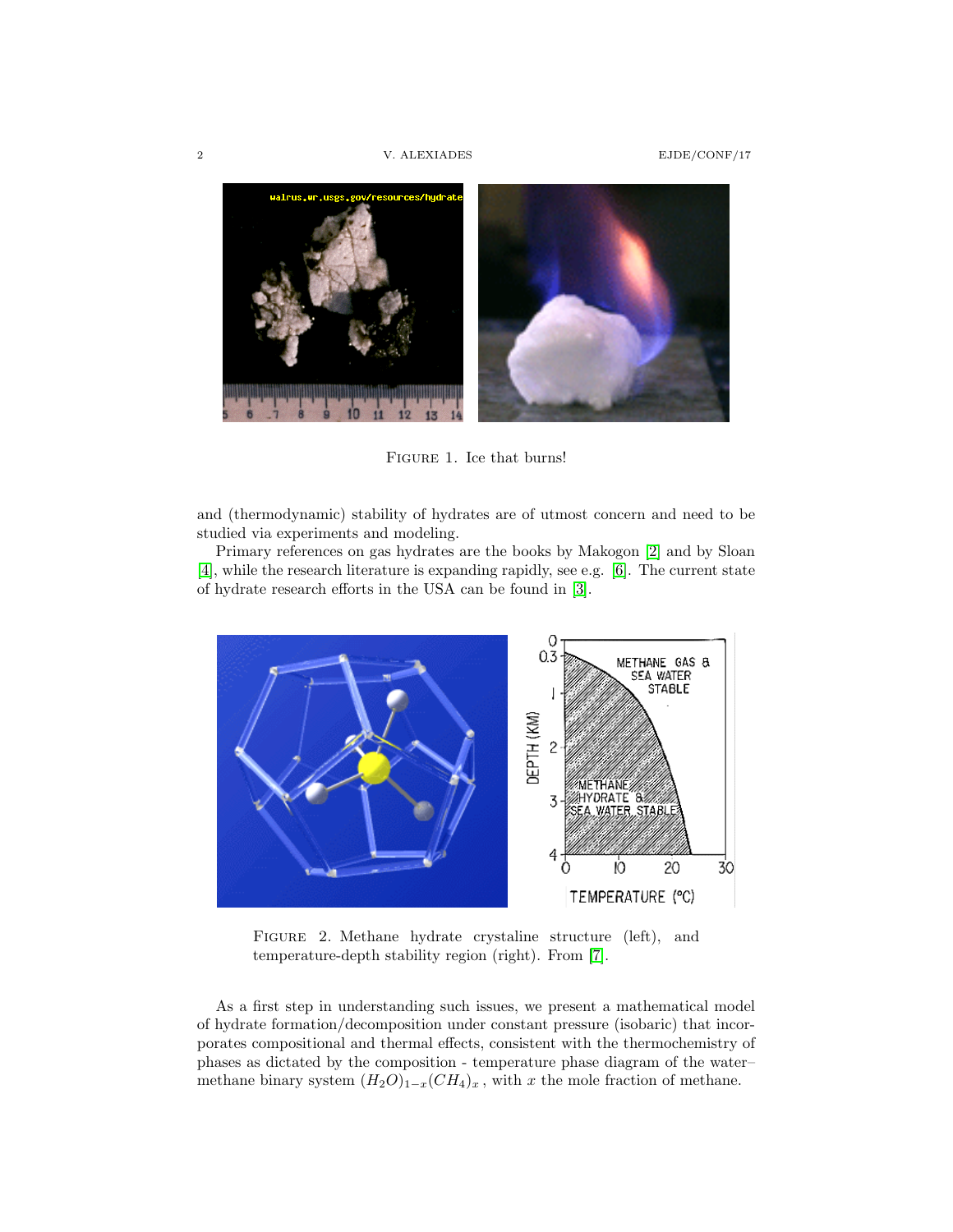### 2. Isobaric Compositional-Thermal Model

At a typical pressure of 4.8 MPa, corresponding to a depth of 470 m (for which the phase diagram is known, [\[4\]](#page-10-1)), the water–methane binary  $(H_2O)_{1-x}(CH_4)_x$  can form three primary stable phases, (Fig. [3\)](#page-2-0) which we label as:

> $LG = Liquid \ water + methane \ Gas$ ,  $SL = Solid\ hydrate + Liquid\ water,$  $SG = Solid\ hydrate + methane\ Gas.$

At temperature  $T_E = 6.285^{\circ}\text{C}$ , the three phases coexist. Above  $T_E$ , water and gas mix at all proportions (except very near  $x = 0$  and  $x = 1$ , shown exaggerated in Fig. [3\)](#page-2-0)). For  $0 °C \leq T \leq T_E$  and  $x < x_E = 8/54 = 14.8\%$  we find SL (hydrate+water), whereas for  $x > x_E$  we find SG (hydrate+gas).



at fixed P

<span id="page-2-0"></span>FIGURE 3. Methane hydrate phase diagram (schematic) at 4.8 MPa, around the 3-phase coexistence line at  $T_E = 6.285 \degree C$ .

Employing conservation laws for species and energy, the  $x - T$  phase diagram, and Equations of State (EoS) developed below, we seek to determine  $x, T$ , and the mole fractions  $\lambda^L$ ,  $\lambda^S$ ,  $\lambda^G$  of liquid(L), hydrate(S), gas(G), as they evolve in space and time from given initial and boundary conditions.

2.1. Conservation laws (for constant P,  $\rho$ ). Denoting the species as  $A = H_2O$ ,  $B = CH<sub>4</sub>$ , and their molecular weights by  $W<sub>A</sub>$ ,  $W<sub>B</sub>$ , the formula molecular weight for the binary  $A_{1-x}B_x$  is  $W(x)=(1-x)W_A+xW_B$ . The mass fraction of methane, corresponding to mole fraction x, is  $w \equiv w_B = xW_B/W(x)$ , and that of water is  $w_A=(1-x)W_A/W(x)$  since  $w_A+w_B=1$ . Conversely, knowing w, we can find the mole fraction  $x \equiv x_B=wW_A/[wW_A+(1-w)W_B]$ . Thus, either x or w can be used as composition variable, and one can be found from the other. Thermochemistry uses  $x$ =mole fraction, but we prefer to express conservation laws in terms of  $w$ =weight fraction, as is commonly done.

Under the assumptions of constant pressure and constant density= $\rho$ , letting H=molar enthalpy and  $h=H/W(x)$ =enthalpy (per gram), conservation of species B (methane) and energy (enthalpy) are expressed as:

$$
\partial_t(\rho w) + \nabla \cdot \vec{J}_B = 0, \qquad \partial_t(\rho h) + \nabla \cdot \vec{Q} = 0,
$$
\n(2.1)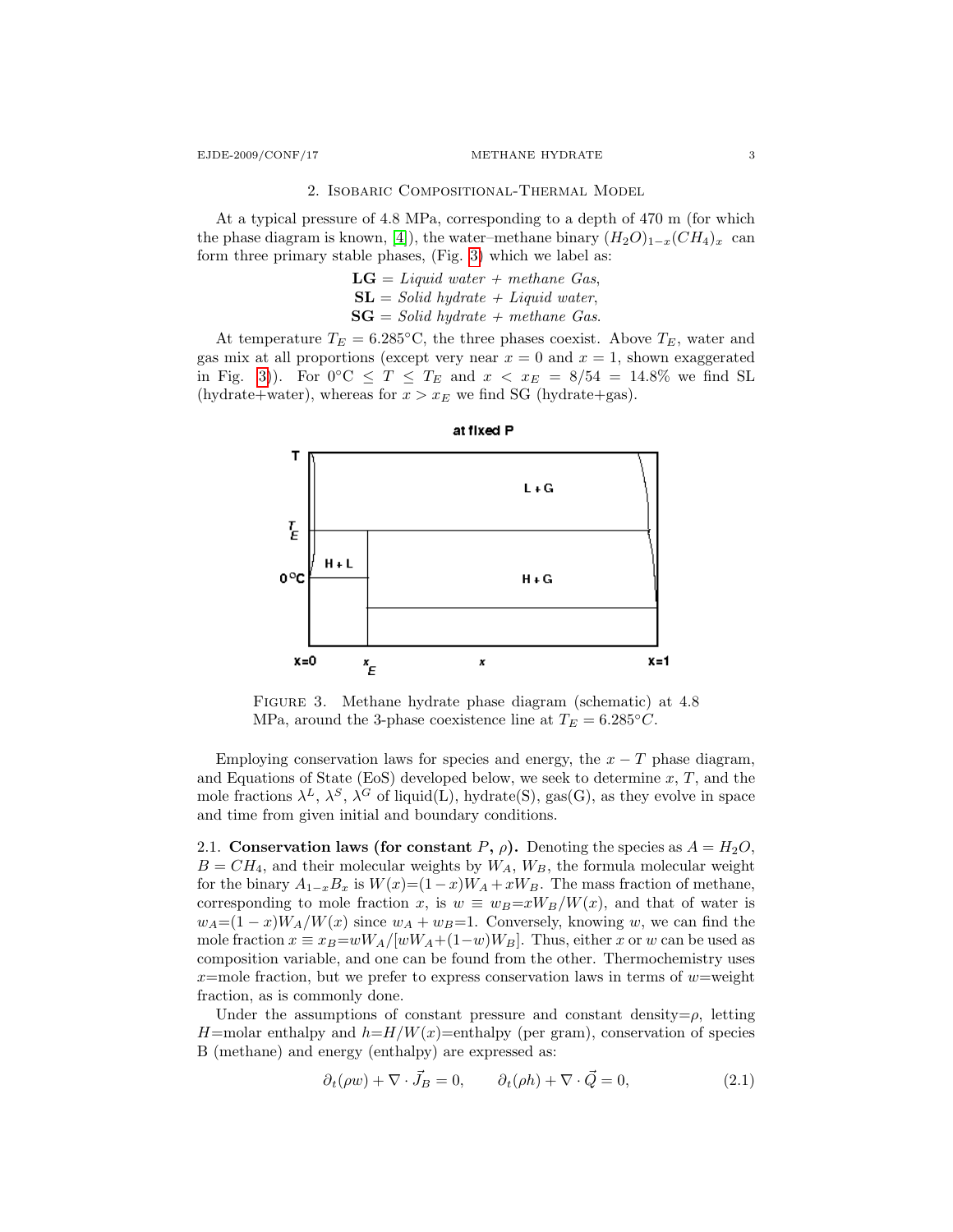with mass flux  $\vec{J}_B = -\rho D \nabla w$ , and heat flux  $\vec{Q}$  given by

$$
\vec{Q} = -k\nabla T + \overline{h}_A \vec{J}_A + \overline{h}_B \vec{J}_B = -k\nabla T + \overline{h} \vec{J}_B, \quad with \overline{h} = \overline{h}_B - \overline{h}_A. \tag{2.2}
$$

Here D=diffusivity of methane in water, k=thermal conductivity, and  $\bar{h}_i$ =partial enthalpy of species  $i = A, B$ . Note that  $w_A = 1 - w$  and  $\vec{J}_A = -\vec{J}_B$ , so A is also conserved.

The conservation laws are valid mathematically, in weak sense, throughout the system, irrespective of phase (with coefficients appropriate to phase:  $k^{LG}$ ,  $k^{SL}$ ,  $k^{SG}$ ,  $\overline{h}^{LG}, \overline{h}^{SL}, \overline{h}^{SG},$  etc). The conservation laws update  $\rho w$  and  $\rho h$  to new time, from which we find  $w$  and  $h$ , and therefore  $x$  and  $H$  as above. Then, to find the new phase, temperature, and phase fractions, we need Equations of State  $H = H(x, T, P)$ consistent with the phase diagram (Fig. [3\)](#page-2-0), which we now develop.

2.2. **Equations of State.** Choose the reference state to be *hydrate* at  $(x_E, T_E(P))$ with reference enthalpy  $H_E$ . The enthalpy in each phase (LG, SL, SG) can be expressed in terms of the pair  $(x, T)$  by integration, along constant x and constant T paths on the phase diagram, of the basic Gibbs relation

$$
dH^{\alpha} = \overline{H}^{\alpha} dx + C_p^{\alpha} dT \quad \alpha = \text{LG, SL, SG},
$$
\n(2.3)

where  $\overline{H}^{\alpha} = \overline{H}_{B}^{\alpha} - \overline{H}_{A}^{\alpha}$ ,  $C_{p}^{\alpha} =$  heat capacity of phase  $\alpha =$  LG, SL, SG. We obtain the following EoS for H in terms of  $(x, T)$ :

• In LG (for  $T \geq T_E$ ,  $0 \leq x \leq 1$ ):

$$
\begin{aligned} H^{LG}(x,T) &= \text{H}^{\mathbf{L}}(x) + \int_{T_E}^T C_p^{LG}(x,\tau) d\tau, \\ \text{where} \hspace{0.5cm} \text{H}^{\mathbf{L}}(x) &:= H_E + \Delta H^{fus}_E + \int_{x_E}^x \overline{H}^{LG}(\xi,T_E) d\xi. \end{aligned}
$$

• In SL (for  $T < T_E$ ,  $0 \le x \le x_E$ ):

$$
H^{SL}(x,T) = \mathbf{H}^{\mathbf{S}}(x) - \int_{T}^{T_E} C_p^{SL}(x,\tau) d\tau,
$$
  
where 
$$
\mathbf{H}^{\mathbf{S}}(x) := H_E + \int_{x_E}^{x} \overline{H}^{SL}(\xi, T_E) d\xi.
$$

• In SG (for  $T < T_E$ ,  $x_E \le x \le 1$ ):

$$
H^{SG}(x,T) = \mathbf{H}^{\mathbf{S}}(x) - \int_{T}^{T_E} C_p^{SG}(x,\tau) d\tau,
$$
  
where 
$$
\mathbf{H}^{\mathbf{G}}(x) := H_E + \int_{x_E}^{x} \overline{H}^{SG}(\xi, T_E) d\xi.
$$

Since the heat capacity is strictly positive, the dependence of  $H$  on  $T$  is monotonic, so T can be found from H. Moreover, the quantities  $H^{L}(x), H^{S}(x), H^{G}(x)$ can be used as switches to distinguish the phases. Thus, the phases are equally well characterized by the pair  $(x, H)$  as follows:

- If  $H \geq \mathbf{H}^{\mathbf{L}}(x)$  then phase is  $\mathbf{L}\mathbf{G}$ :
- find  $T \ (\geq T_E)$  by solving the EoS  $\int_{T_E}^T C_p^{LG}(x, \tau) d\tau = H \mathcal{H}^{\mathbf{L}}(x) \quad (\geq 0)$  for T, and then the phase fractions are:

$$
\lambda^{L} = \frac{x^{G}(T) - x}{x^{G}(T) - x^{L}(T)}, \quad \lambda^{G} = 1 - \lambda^{L}, \quad \lambda^{S} = 0.
$$

Otherwise, the phase depends on the value of  $x$ :

• For  $x < x_E$ , if  $H <$  H<sup>S</sup> $(x)$ , then phase is SL find  $T \leq T_E$ ) by solving the EoS  $\int_T^{T_E} C_p^{SL}(x, \tau) d\tau = H - \text{H}^{\mathbf{S}}(x) \quad (*0*)$  for  $T$ , and then the phase fractions are:

$$
\lambda^S = \frac{x - x^L(T)}{x^S(T) - x^L(T)}, \quad \lambda^L = 1 - \lambda^S, \quad \lambda^G = 0, \quad \text{if } x < x_E,
$$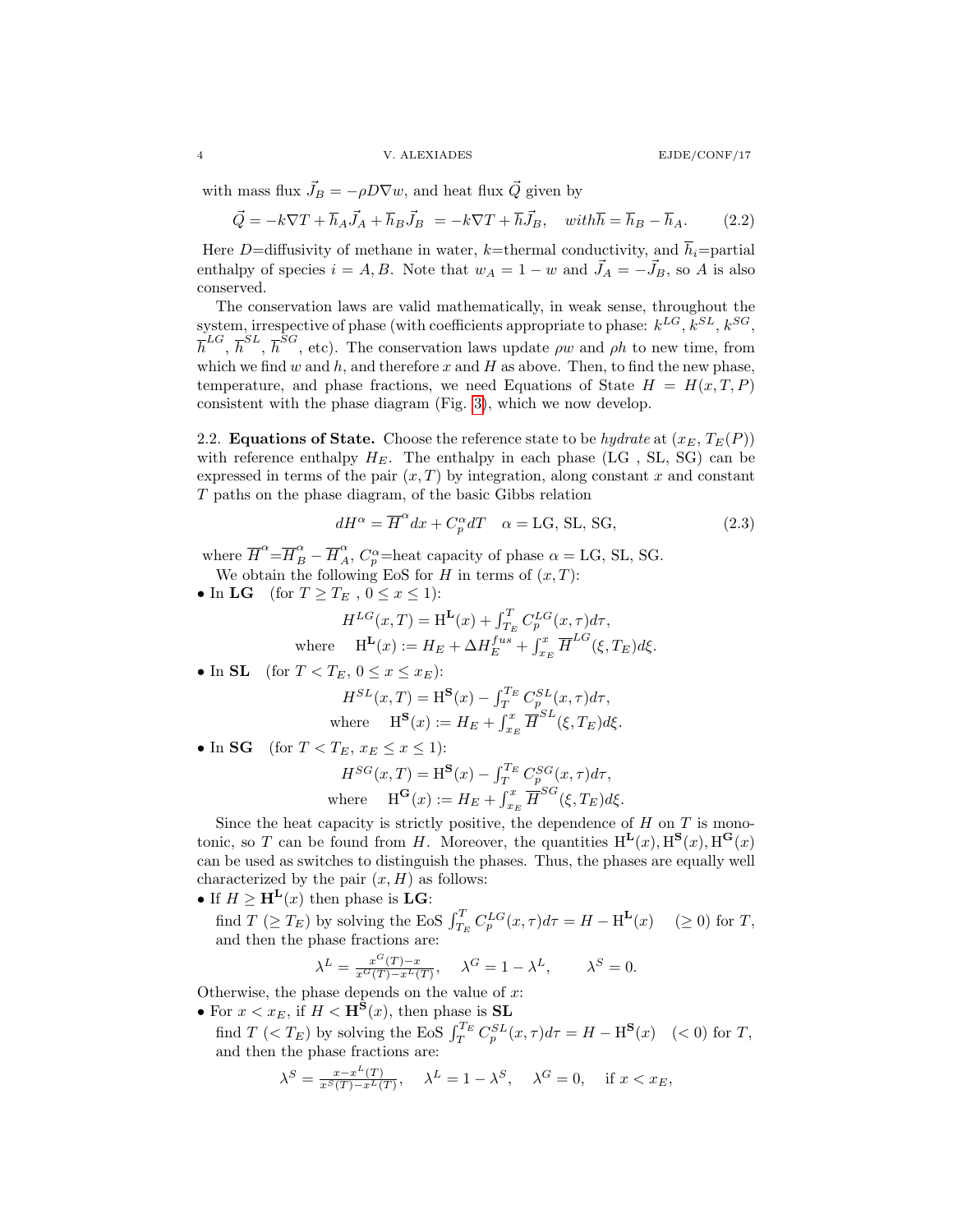• For  $x > x_E$ , if  $H < \mathbf{H}^{\mathbf{G}}(x)$ , then phase is **SG** find  $T \leq T_E$ ) by solving the EoS  $\int_T^{T_E} C_p^{SG}(x, \tau) d\tau = H - \text{H}^G(x) \quad (< 0) \text{ for } T$ , and then the phase fractions are:

$$
\lambda^{S} = \frac{x^{G}(T) - x}{x^{G}(T) - x^{S}(T)}, \quad \lambda^{G} = 1 - \lambda^{S} \quad \lambda^{L} = 0, \quad \text{if } x > x_{E}.
$$

• Otherwise, three-phase L+S+G, so  $T = T_E$ , and phase fractions are found from the relations:  $\lambda^L x^L + \lambda^S x^S + \lambda^G x^G = x$ ,  $\lambda^L H^L + \lambda^S H^S + \lambda^G H^G = H$ ,  $\lambda^L + \lambda^S + \lambda^G = 1$ . The PDEs are discretized by finite volumes, and explicitly in time. The enthalpy

algorithm proceeds as follows: Knowing the current values of  $T$  and phase fractions, we evaluate the property values, compute the fluxes  $\vec{J}, \vec{Q}$ , and update  $\rho w, \rho h$  from the PDEs. From w and h we find x, H and the phase indicators  $H^{L}(x)$ ,  $H^{S}(x)$ ,  $H^{G}(x)$ , which determine the temperature and phase fractions as just described.

The model needs the following thermophysical data (as functions of  $x, T$ ): thermal conductivities  $k^S$ ,  $k^L$ ,  $k^G$ , diffusivities (of methane)  $D^S$ ,  $D^L$ ,  $D^G$ , partial enthalpies  $\overline{H}_i^S$  $_i^S, \overline{H}_i^L$  $\frac{L}{i}$ ,  $\overline{H}_{i}^{G}$  $\tilde{i}$ , of species i=water, methane, heat of fusion (latent heat)  $\Delta H^{fus}$ , and the  $x - T$  phase diagram (at the desired pressure). Some of these quantities were obtained/adapted from the literature ([\[2\]](#page-10-0), [\[4\]](#page-10-1), [\[1\]](#page-10-5), [\[8\]](#page-10-6)), some from phase-equilibria software ([\[5\]](#page-10-7)), and some were derived as ideal mixtures of their components. We do not present them here are they are rather involved and messy. In addition, simulation of heat transfer in the container walls requires the density, conductivity, and specific heat of the wall material, which are constants over our short temperature range of interest  $(1 - 25\degree \text{C}).$ 

# 3. Numerical Simulations

<span id="page-4-1"></span>We simulate methane hydrate formation and decomposition in a cylindrical steel pressure vessel (Fig. [4\)](#page-5-0) of inner radius 16 and height 91 cm, with wall thickness 2.2 cm laterally and 14.6 cm at top and bottom. The vessel is filled up to height of 64 cm, the rest is water vapor. In the axially-symmetric simulations, in  $(r, z)$ coordinates, a rather coarse mesh of 32 radial and 128 axial nodes was used (roughly 0.5 by 0.5 cm), and 32 by 16 nodes in the void (plus 4 radial and  $2\times14$  axial nodes in the wall), for a total of  $36 \times 172 = 6192$  control volumes. This is adequate for the scoping studies presented here as finer meshes did not make noticeable difference in the results. A typical simulation takes about 5 minutes (on an AMD Opteron 252, 2.6 GHz processor).

We present (axi-symmetric) simulations for four scenarios below. In the two hydrate formation studies (§[3.1-](#page-4-0)[3.2\)](#page-5-1) we start at a uniform temperature  $T_{init}$  = 25°C and cool the system by imposing  $T_{bry} = 1$ °C at the outer surface of the vessel. Conversely, in the two hydrate decomposition studies (§[3.3-](#page-6-0)[3.4\)](#page-7-0) we start at  $T_{init} = 1°C$  and heat the vessel to  $T_{bry} = 25°C$ . Contour plots for temperature and phase fractions are shown in the region occupied by the phase-change material (water–methane), namely for  $0 \le r \le 16$  cm and  $0 \le z \le 64$  cm (with z increasing downwards, representing depth).

<span id="page-4-0"></span>3.1. Hydrate Formation. We start with a water+methane mixture at composition  $x = 0.1$  (that is, 90% water - 10% methane) and temperature  $T_{init} = 25$ °C. According to the phase diagram the system is in the LG phase. We impose  $T_{bry} = 1°C$ on the outer surface of the vessel. Fig. [5](#page-5-2) displays contours of temperature and of the gas, liquid, and solid fractions at 6 hours. Temperature history at three heights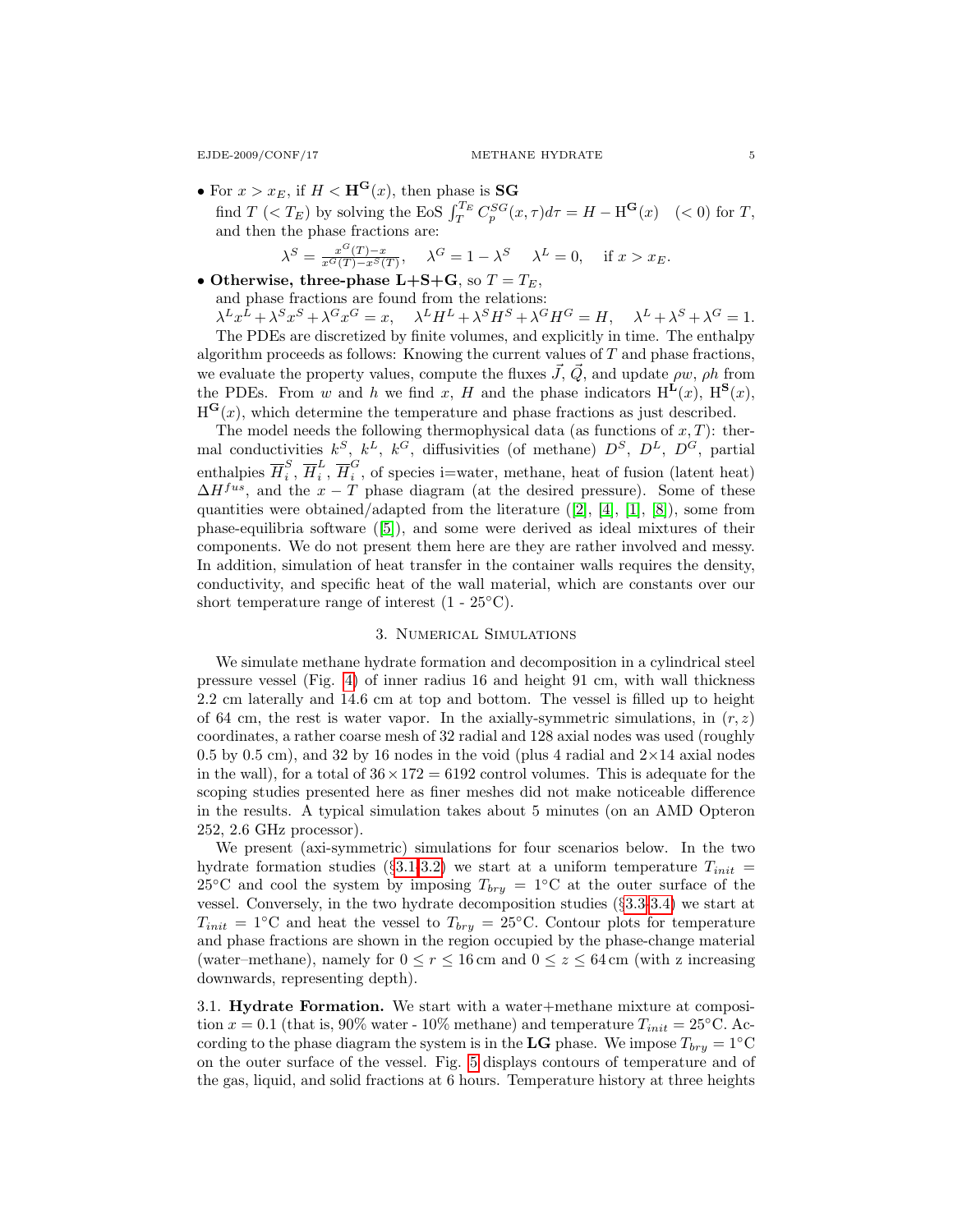

<span id="page-5-0"></span>Figure 4. Pressure vessel (schematic).

(bottom, middle, top, at half-radius), and radial profiles at 6 and 36 hours are seen in Fig. [6.](#page-6-1) The bottom cools most rapidly and the middle the slowest, as expected. Complete cooling to  $\sim 1$ °C occurs in about 84 hours, while the phase fractions relax to essentially uniform values by 78 hours. The result is 70% solid (hydrate) and 30% liquid (water).



<span id="page-5-2"></span><span id="page-5-1"></span>FIGURE 5. Formation (see  $\S 3.1$ ): Contour plots of T and phase fractions  $\lambda^G, \lambda^L, \lambda^S$  at 6 hours.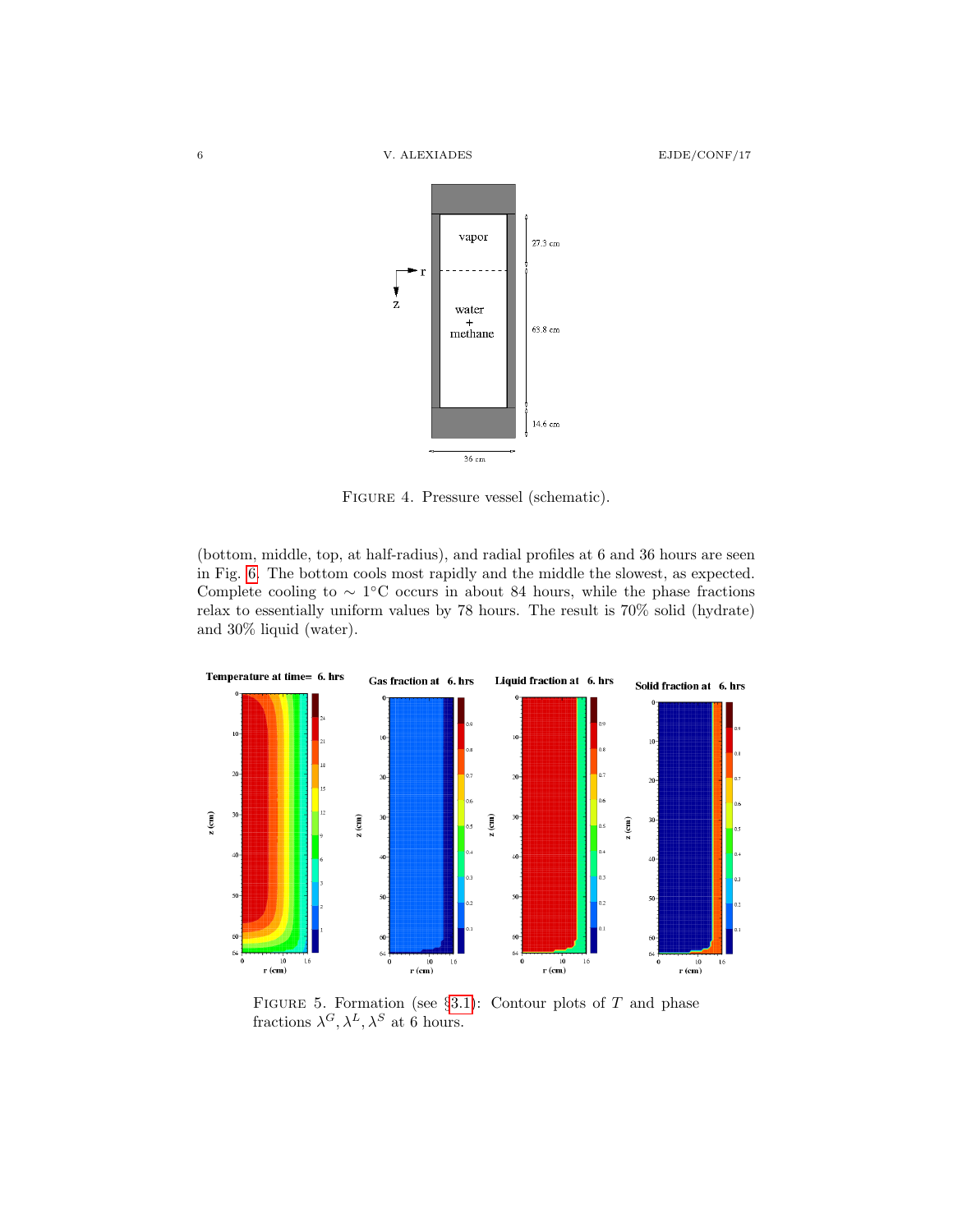

<span id="page-6-1"></span>FIGURE 6. Formation (see  $\S3.1$ ): Temperature history at three heights (left). Radial profiles at 6 and 36 hours (right).

3.2. Hydrate Formation with gas bubble. Now we start again in the LG phase at  $x = 0.1$ ,  $T_{init} = 25$ °C and impose  $T_{bry} = 1$ °C, but we assume there is a preexisting methane gas bubble  $(\lambda^G = 1, \lambda^L = \lambda^S = 0)$  at the center. Contour plots of temperature and of the phase fractions at 6 hours are shown in Fig. [7.](#page-6-2)



<span id="page-6-2"></span>Figure 7. Formation with gas bubble at the center initially (see §[3.2\)](#page-5-1). Contour plots of T and  $\lambda^G, \lambda^L, \lambda^S$  at 6 hours.

Complete cooling to nearly  $1<sup>°C</sup> again takes about 84 hours, but now the phase$ fractions do not relax to their final uniform values till much much later. Even after 240 hours there are non-uniformities, shown in Fig. [8,](#page-7-1) revealing higher hydrate fraction around the pre-existing gas bubble. It persists for a very long time after temperature gradients have dissipated, due to the very low diffusivity of methane. The final result is again 70% hydrate and 30% water.

<span id="page-6-0"></span>3.3. Hydrate Decomposition. Here we start in the SL phase with hydrate+water at  $x = 0.1$ , at a cold temperature  $T_{init} = 1$ °C and impose  $T_{bry} = 25$ °C on the outer surface of the vessel. Contours of temperature and of the gas, liquid, and solid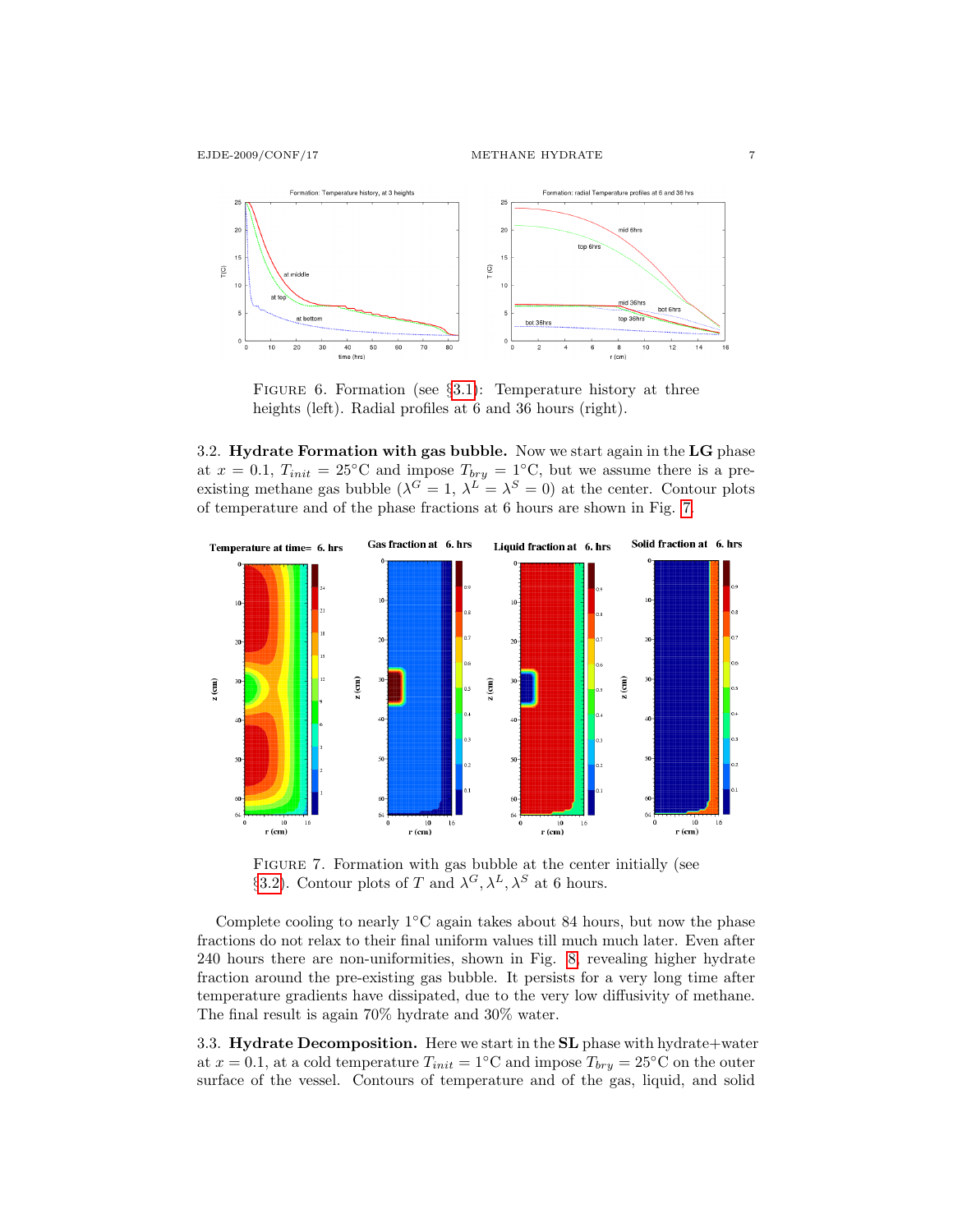

<span id="page-7-1"></span>FIGURE 8. Formation with gas bubble at the center initially (see §[3.2\)](#page-5-1). The persisting phase fractions  $\lambda^G, \lambda^L, \lambda^S$  at 240 hours.

fractions at 24 hours are shown in Fig. [9.](#page-7-2) Complete warming to nearly 25◦C takes about 168 hours, much longer than the corresponding formation case of §[3.1.](#page-4-0) The result is 89% liquid (water) and 11% gas (methane).



<span id="page-7-2"></span>Figure 9. Decomposition (§[3.3\)](#page-6-0): Contour plots of temperature and  $\lambda^G, \lambda^L, \lambda^S$  at 24 hours.

<span id="page-7-0"></span>3.4. Hydrate Decomposition with gas bubble. In this simulation, we start again in the SL phase at  $x = 0.1$ ,  $T_{init} = 1°C and impose  $T_{bry} = 25$ °C, but$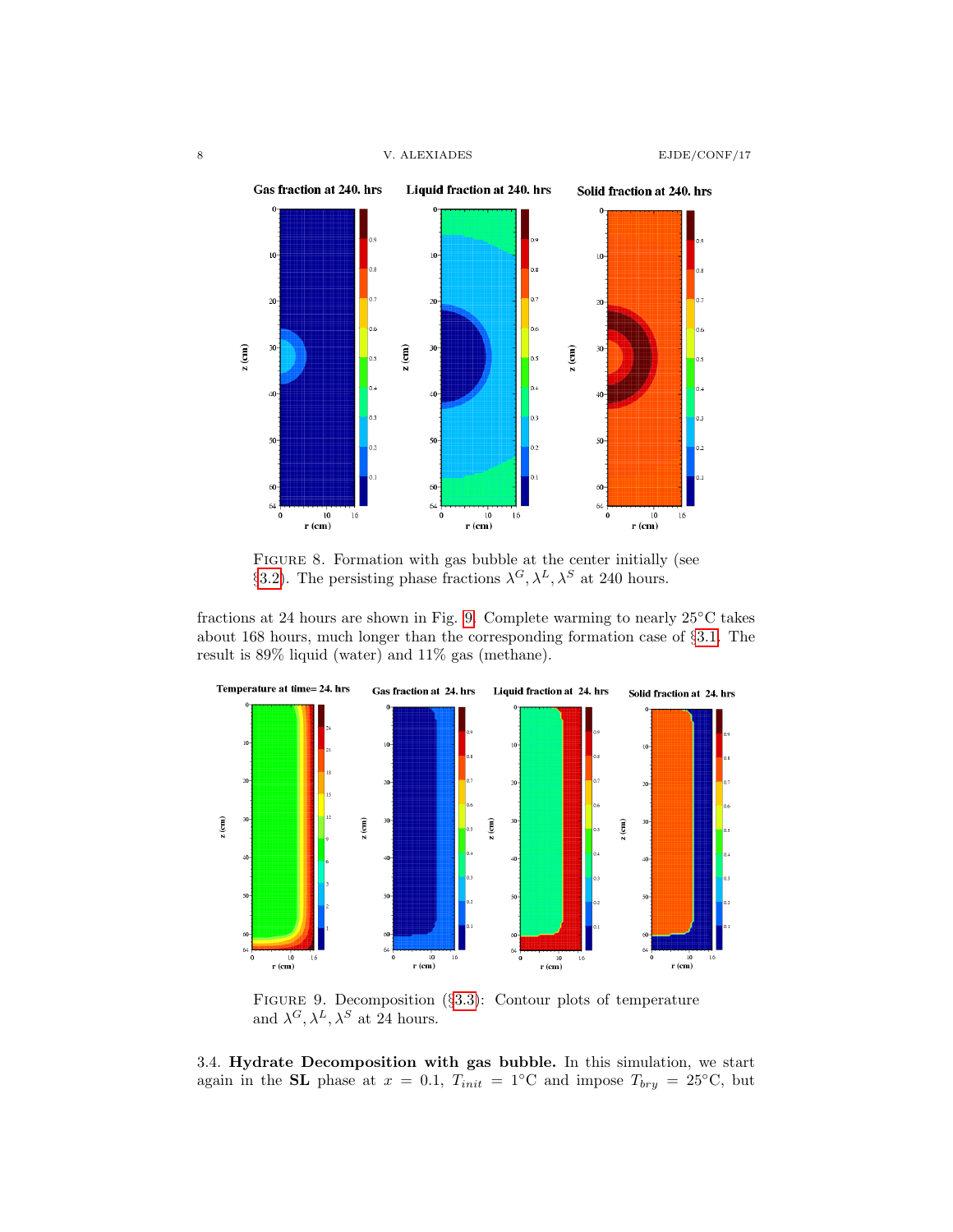now we assume there is an all-gas bubble  $(\lambda^G = 1, \lambda^S = \lambda^L = 0)$  at the center. Complete heating to nearly 25◦C takes about 160 hours, but the evolution of the phase fractions is quite different, shown in Fig. [10](#page-8-0) at 24 hours.



<span id="page-8-0"></span>FIGURE 10. Decomposition with gas bubble at the center  $(\S 3.4)$  $(\S 3.4)$ . Contour plots of temperature and  $\lambda^G$ ,  $\lambda^L$ ,  $\lambda^S$  at 24 hours.

The solid phase disappears by 132 hours, but the liquid and gas fractions take a very long time to relax to uniform values, seen at 240 hours in Fig. [11.](#page-8-1) The ultimate result is again 89% water and 11% gas.



<span id="page-8-1"></span>FIGURE 11. Decomposition with gas bubble at the center (§[3.4\)](#page-7-0). Persisting  $\lambda^G$  and  $\lambda^L$  at 240 hours.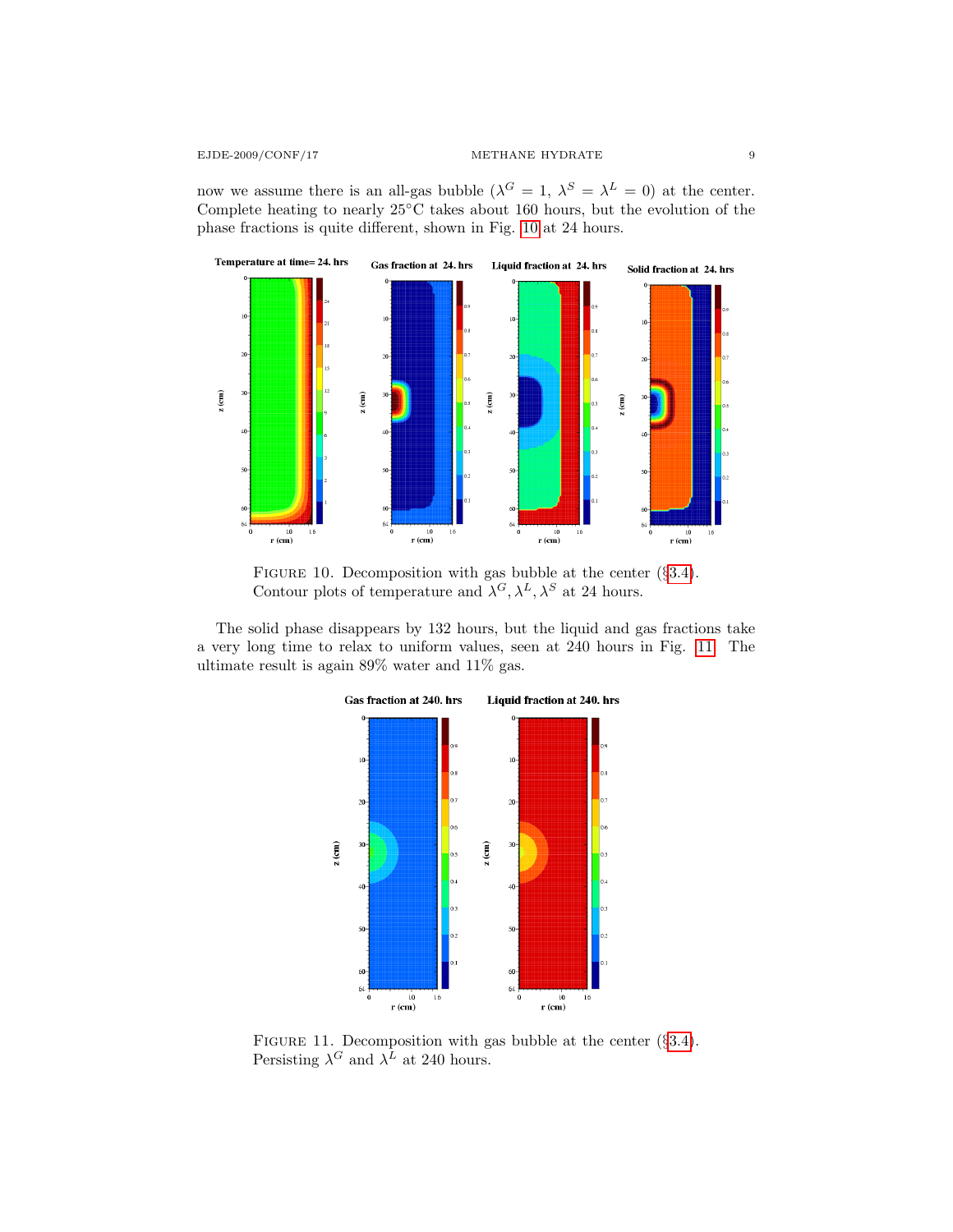# 4. Discussion

An isobaric conduction-diffusion model for hydrate formation and decomposition was presented, based on species and energy conservation laws, and Equations of State consistent with thermochemistry and the phase diagram of the water–methane binary system  $(H_2O)_{1-x}(CH_4)_x$ . Given the initial composition x, temperature  $T_{init}$ , and imposed temperature  $T_{bry}$  on the outer surface of the vessel, the model tracks x, T, and the phase fractions  $\lambda^G, \lambda^L, \lambda^S$  of gas (methane), liquid (water), solid (hydrate), as they evolve in space and time.

Axially-symmetric numerical simulations in a cylindrical pressure vessel were carried out to find out basic features of hydrate formation and decomposition processes. These include how long the process takes (for gradients to dissipate), and the final phase fractions produced.

Sample simulations were presented in  $\S 3$  $\S 3$  for composition  $x = 0.1$ . The behavior is similar for other compositions we have tested  $(x = 0.15, 0.2, 0.4, 0.5, 0.8, 0.9)$  under conditions identical to those in §[3.1](#page-4-0) (for formation) and §[3.3](#page-6-0) (for decomposition). Pertinent resuls are summarized in the tables below.

Table [1](#page-9-0) shows how long it takes for a formation or decomposition process to complete for various compositions. Decomposition is much slower than formation (as already noted in §[3.3\)](#page-6-0), except in the  $x = 0.8$  case in which the gas content is very high.

|                  |              | Formation                                   | Decomposition          |                                             |  |
|------------------|--------------|---------------------------------------------|------------------------|---------------------------------------------|--|
| $\boldsymbol{x}$ | $T^{\circ}C$ | $\lambda^G, \lambda^L, \lambda^S$<br>$(\%)$ | $T^{\circ}\mathcal{C}$ | $\lambda^G, \lambda^L, \lambda^S$<br>$(\%)$ |  |
| 0.10             | 84           | 78                                          | 168                    | 132                                         |  |
| 0.15             | 66           | 66                                          | 162                    | 132                                         |  |
| 0.20             | 66           | 66                                          | 162                    | 132                                         |  |
| 0.50             | 96           | 90                                          | 162                    | 132                                         |  |
| 0.80             | 170          | 166                                         | 148                    | 132                                         |  |

<span id="page-9-0"></span>TABLE 1. Number of hours for each quantity to roughly equilibrate to its final value, for formation (§[3.1\)](#page-4-0) and decomposition  $(83.3)$  $(83.3)$  for various initial compositions x.

Finally, in Table [2](#page-10-8) we list the initial and final percentage of phases, for various compositions x, in the case of formation (cooling from 25°C down to  $1°C$ ), and of decomposition (heating from 1◦C up to 25◦C).

We observe that for each composition  $x$  one process undoes the effect of the other, recycling the system back to its original state (under the ideal conditions assumed here). E.g. formation for  $x = 0.2$  starts with  $\lambda^G = 21\%$ ,  $\lambda^L = 79\%$  and produces  $\lambda^G = 7\%, \lambda^S = 93\%$ . Conversely, decomposition for  $x = 0.2$  starts with  $\lambda^G = 7\%, \lambda^S = 93\%$  and produces  $\lambda^G = 21\%, \lambda^L = 79\%.$ 

The maximum amount of hydrate is obtained for composition  $x = 0.15$ , as dictated by the phase diagram, because  $x = 0.15$  is very close to the theoretical ratio  $x_E = 8 : 46 \approx 0.148$  of hydrate formation.

The model can be used to study sensitivity of parameters and uncertainty quantification, and towards determining unavailable thermophysical parameters. For